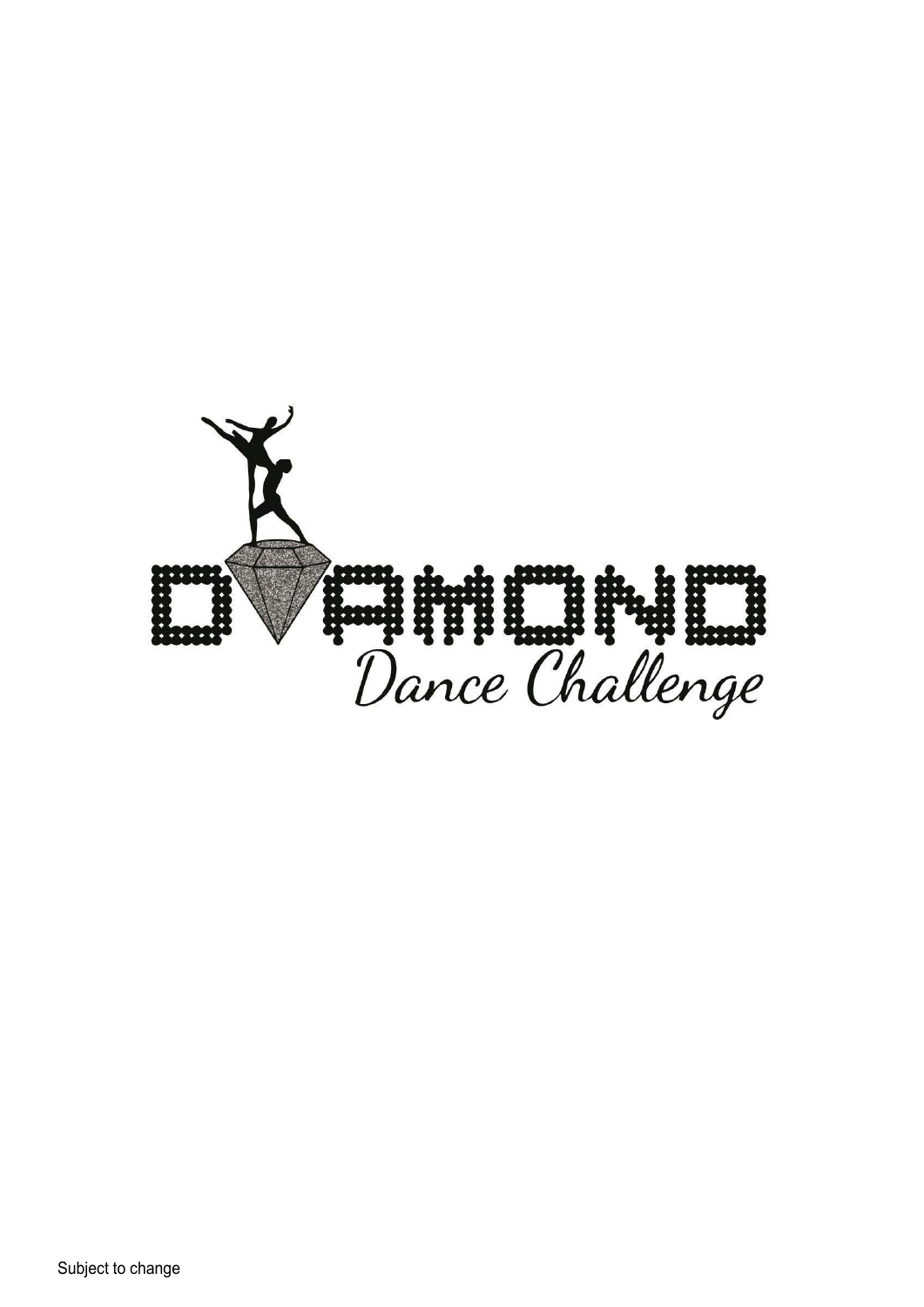

# ENTRY FEES

*Registration Fee- (Per competitor – Not including troupe performers) \$36*

*The Registration fee covers entry for all family and friends to the venue, digital programme and admin costs.*

| SOLOS (including Vocal) | \$28 PER ENTRY                                                  |
|-------------------------|-----------------------------------------------------------------|
| <b>IMPROVISATION</b>    | \$28 PER ENTRY                                                  |
| <b>DUOS/TRIOS/QUADS</b> | \$14.00 PER COMPETITOR                                          |
| <b>CHAMPIONSHIPS</b>    | \$38.00 PER ENTRY                                               |
| DIAMOND DANCER (TITLE)  | \$48.00 PER ENTRY                                               |
| <b>TROUPES</b>          | \$58 PER ENTRY +<br>\$50 ADMIN COST PER STUDIO (PAID ONCE ONLY) |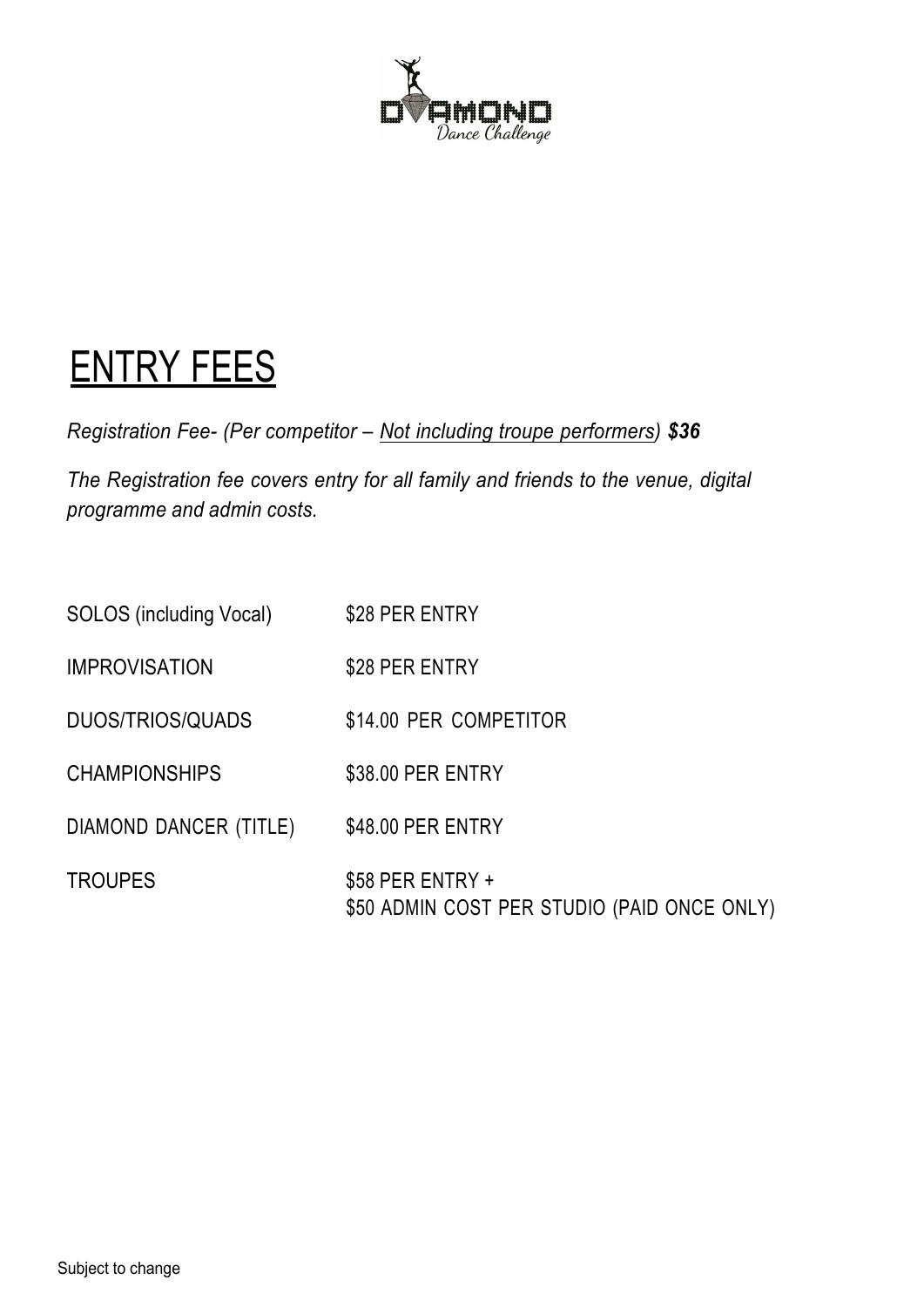

# RULES & REGULATIONS

BY ENTERING DIAMOND DANCE CHALLENGE ALL COMPETITORS AND THEIR FAMILIES THAT ATTEND AGREE TO ABIDE BY ALL OF OUR RULES & WILL TREAT ALL OTHER COMPETITORS & ORGANISERS IN A RESPECTFUL MANNER.

DIAMOND DANCE CHALLENGE IS AN EVENT THAT ENCOURAGES CHILDREN & TEENS TO BE SUPPORTIVE OF ONE ANOTHER AND WE WANT TO PROVIDE ALL PERFORMERS WITH A FRIENDLY & FAIR COMPETITION.

- Age sections- ALL AGES ARE TO BE TAKEN AS AT 1ST JANUARY 2022.
- Diamond Dance Challenge will not issue any refunds, credits or exchanges for any sections entered where a competitor is no longer able to attend, has been entered incorrectly or has been disqualified. Please ensure all rules are read carefully and understood before entering this event.
- The staff at Diamond Dance Challenge reserve the right to refuse entry.
- The organizers at Diamond Dance Challenge have no personal connection with the adjudicators of our events.
- All entries are to be made legally and honestly by the competitor and hereby releases any owners/volunteers and Diamond Dance Challenge representatives from any claims of damages or injuries sustained while participating in any activity related to this competition.
- Only entries paid in full will be accepted.
- If you require <sup>a</sup> change to an entry this may be possible only BEFORE our program is finalised. You will need to submit your request via info@diamonddancechallenge.com.au
- All changes made will incur a fee of \$10 per entry. We cannot guarantee that changes will be accepted, this is at the discretion of the organisers.
- A competitor who has been taught by the adjudicator within 3 months prior to the competition date will not be eligible to enter. Any queries relating to this, please contact us directly.
- No video recording or photographing of any routines permitted in the theatre or side stage at Diamond Dance Challenge. Any person caught breaking this rule will be asked to leave and to remove all footage from their device, this could also result in disqualification of the competitor. There will be professional videos & photography taken at all our events and photos/video will be available to purchase.
- No mobile phones or tablets to be used when in the audience. All phones are to be turned on silent or switched off upon entry to the theatre.
- By entering Diamond Dance Challenge all parents, family members & performers agree to respect all other participants and staff at our events.
- Song & Dance/Tap & Vocal sections should have NO backing vocals.
- No routines are to be repeated (only permitted in Title Diamond Dancer sections)
- Birth certificates or proof of age may be requested at any time.
- Results are announced at the end of each section. The adjudicator's decision is final and no discussion between family of competitor and adjudicator can occur at any time during section or following decision. This will be an instant disqualification.
- We reserve the right to appoint <sup>a</sup> substitute adjudicator if we feel necessary.
- All prizes will be at judge's discretion.
- Our event can run up to one hour early. Please make sure you check in at the front desk on arrival.
- Age sections or Novice/Open will be combined if not enough entries received.
- Only one teacher or parent /guardian permitted side stage with <sup>a</sup> competitor during sections. Other helpers permitted only when required to help with props on and off stage.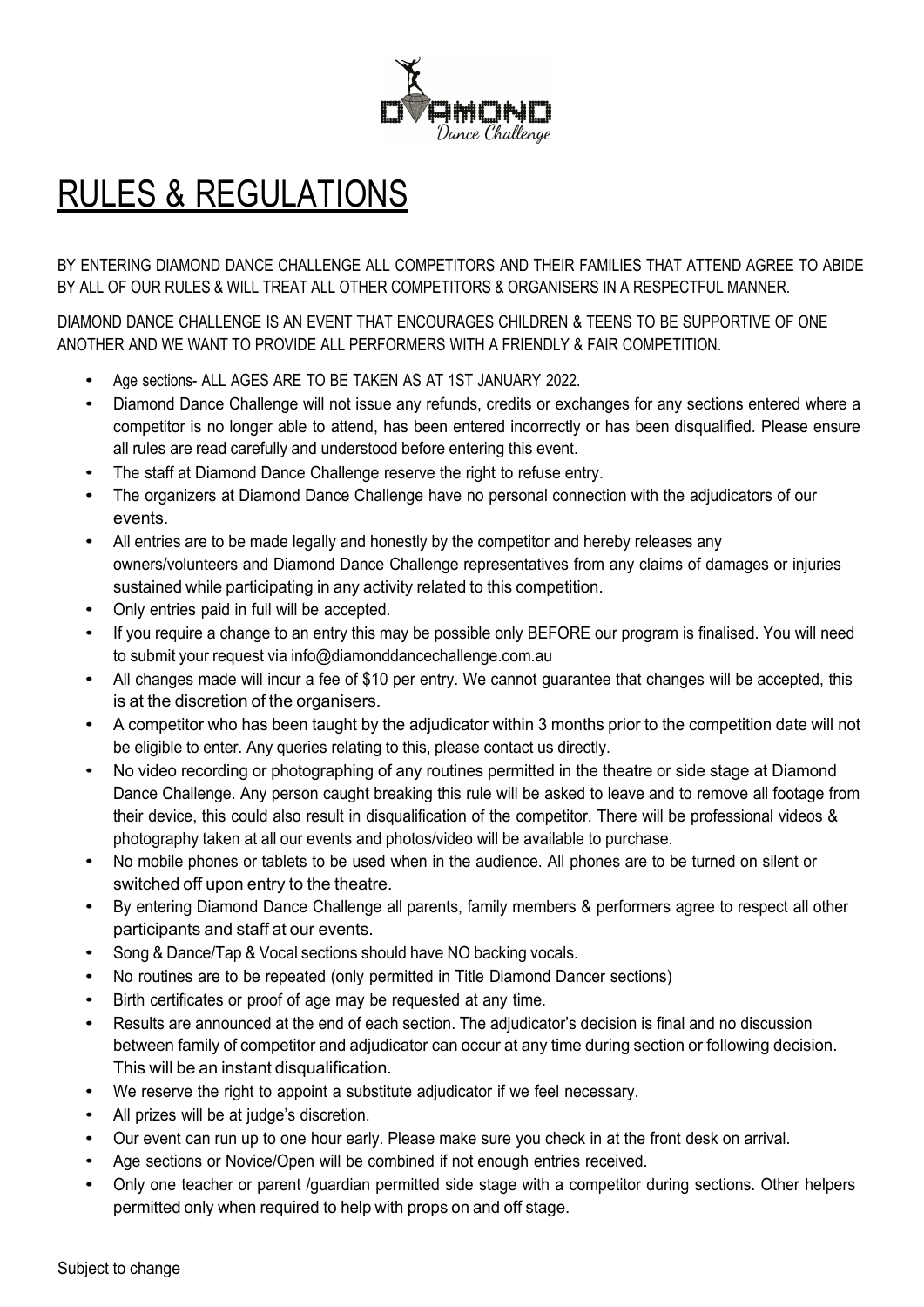

- No props are to be left backstage. Once section is over props are to be removed from venue. Props must be cleared from stage promptly for the next act to commence.
- No rehearsal allowed on stage at any time during competition. Competitors only permitted to appear once in each section.
- Failure to comply with the rules and regulations of Diamond Dance Challenge will result in disqualification and withholding of prizes.
- Any competitor that forgets a routine, stops or music fails to work will be able to repeat a performance at the end of the section for critique only. (If music error is a fault of Diamond Dance Challenge we will allow the routine to be repeated and contestant will be eligible for prizes.)
- The use of instruments is not permitted for the duration of our Diamond Dance Challenge events.
- All competitors must wear tap shoes in all tap sections. Any shoe tapping beats in music are not permitted for tap sections.
- No props are to be used in routines that can create <sup>a</sup> hazard or put the competitor or others in danger.
- All performances should be family friendly and age appropriate.
- In the event of an accident or illness the ambulance may be called. The cost of this would be the responsibility of the parent or guardian. We highly recommend you have an ambulance subscription for the competitor.
- Bullying in any form will not be tolerated at Diamond Dance Challenge events. If it is brought to our attention that this has occurred by any person, that individual will be asked to leave the competition immediately and will not be permitted to return for the duration of the round.
- When you enter Diamond Dance Challenge you give consent to use the name and image of your child for media & promotion. This will include use on Diamond Dance Challenge's Facebook & Instagram accounts and on our website.
- We will not distribute any personal information to any third party. Please advise us before entering should you wish for this to not occur.

#### **PLEASE NOTE:**

DUE TO THE COVID 19 PANDEMIC, VENUE & EVENT RULES ARE SUBJECT TO CHANGE.

ANY CHANGES WILL BE OUTLINED CLOSER TO OUR EVENT AND WILL BE IN ACCORDANCE WITH GOVERNMENT GUIDELINES AND RESTRICTIONS.

IN THE EVENT OUR COMPETITION IS CANCELLED DUE TO COVID 19 WE WILL OFFER A REFUND FOR SECTIONS ENTERED. DIAMOND DANCE CHALLENGE COMPETITOR REGISTRATION FEE AND PAYPAL/COMPS ONLINE FEES ARE NON-REFUNDABLE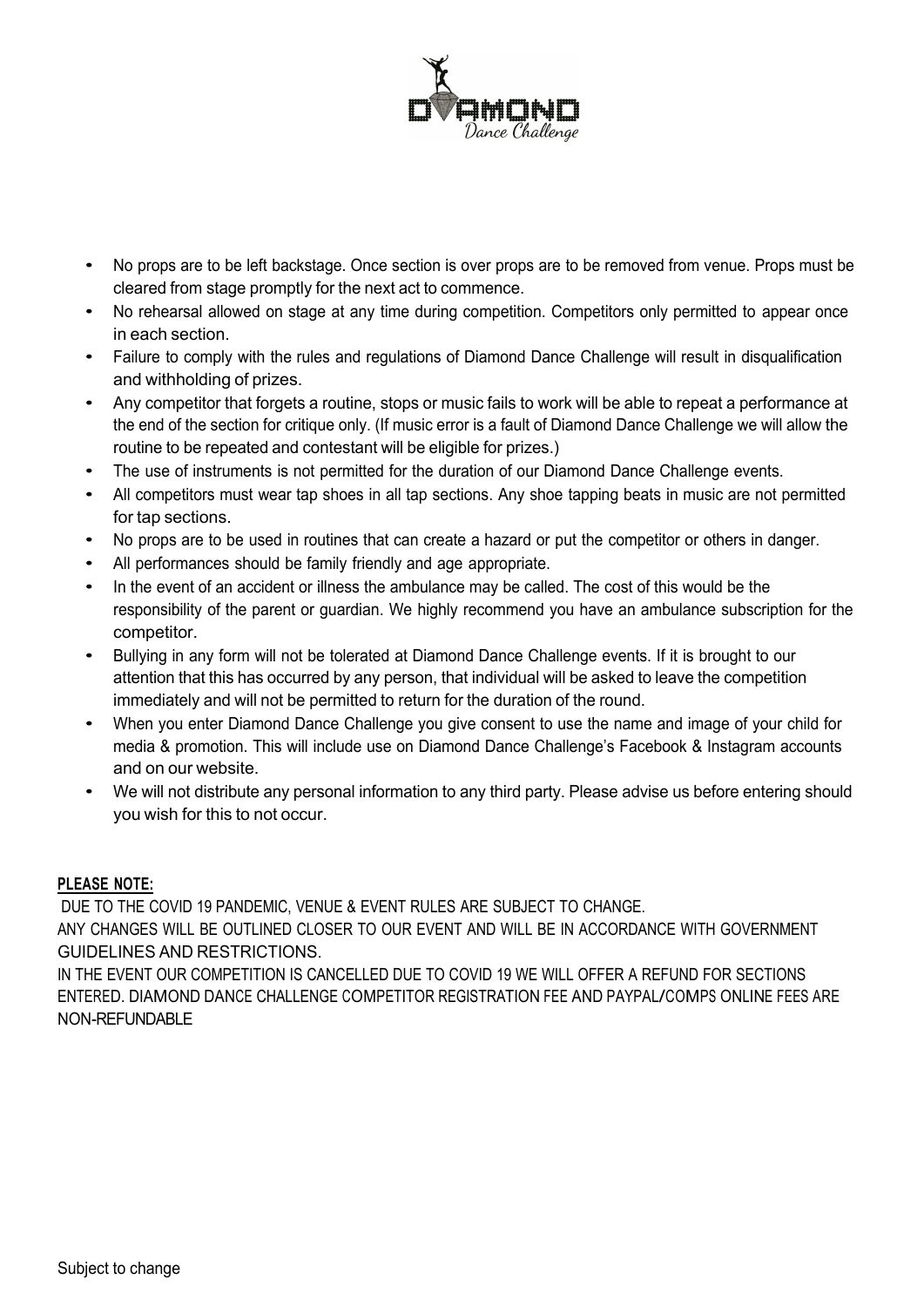

# MUSIC SUBMISSION

In accordance with the federal laws, competitors must use original material or have permission from the relevant owners of the copyright.

The committee will not be held responsible for any copyright infringements

### **All music to be submitted via our website 4 weeks prior to the event. Each event will have a cut-off date.**

**All competitors will be emailed Music Submission information, with a link for easy upload.**

### **Please send all music in MP3 format**

Music needs to be clearly labelled with the competitor's full name, section number (found on running sheet or program), age group, style and whether they start onor off stage:

Guide only: *Samantha Jones – 1- 6 & 7 Years Jazz(on)*

*Samantha Jones – 2 -6 & 7 Years Tap(off)*

To ensure that our event can run smoothly, please make sure you have submitted all your music by the cut-off date. This includes all Championship & Title Dancer songs. We reserve the right to remove a competitor's entries if we do not receive the music by the cut-off date.

**There will be an additional administration fee of \$10 per track for any music changes or uploads after the due date.**

Please contact us at  $info@diamonddiamondq$ nconddancechallenge.com.au for more information.

\*\*Please bring back up tracks on one USB to the event\*\*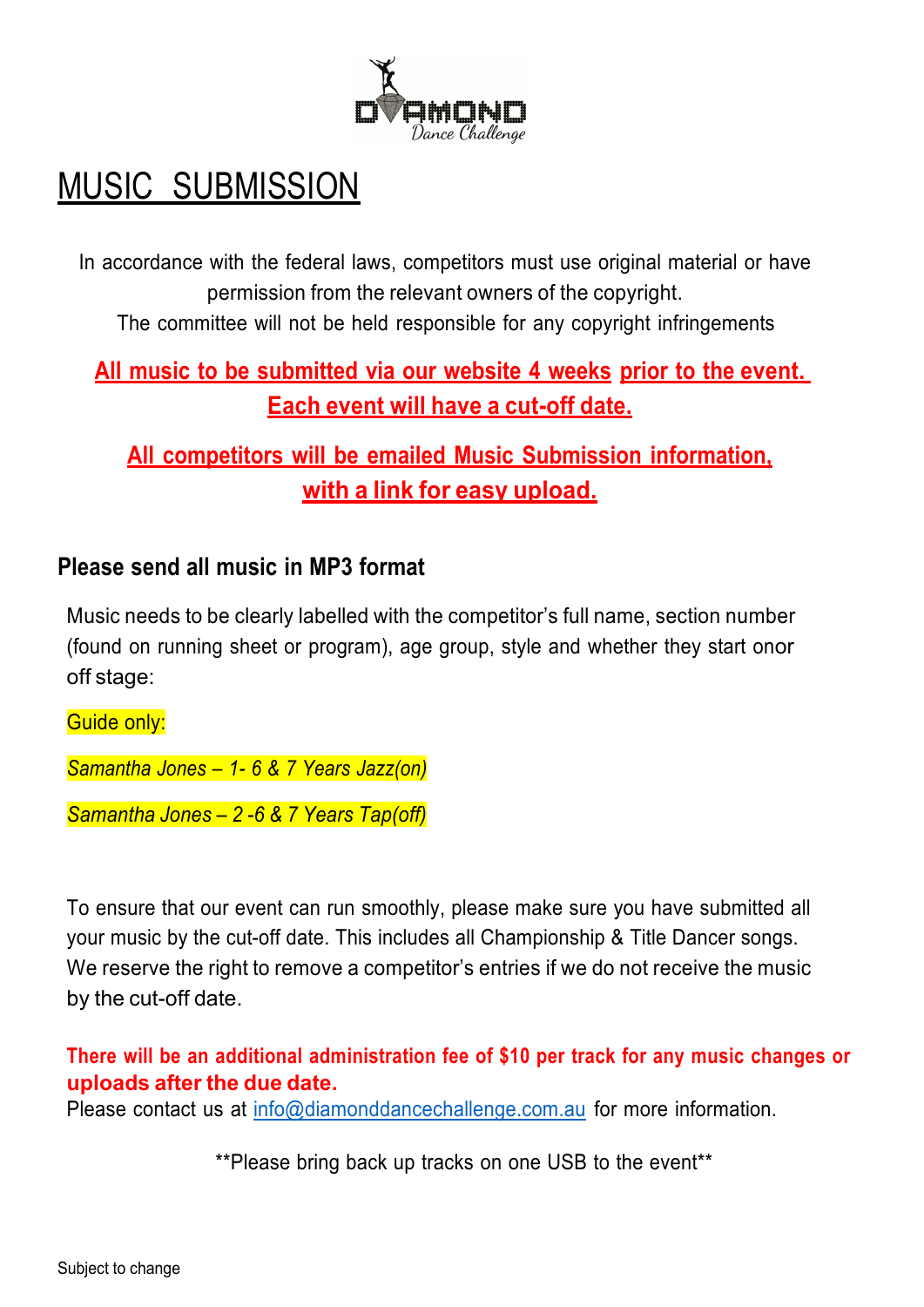

# **SECTION INFORMATION**

### AGE TAKEN AS AT 1ST JANUARY 2022

\*Competitors must dance in correct age division to avoid disqualification

### DUOS/TRIOS/QUADS & TROUPES ARE ENTERED AT ANY AVERAGE AGE LEVEL-

ADD ALL COMPETITOR AGES TOGETHER AND DIVIDE BY THE NUMBER OF COMPETITORS

| NOVICE*           | Applies to a competitor who has never placed $1st$ , $2nd$ or $3rd$ in that |
|-------------------|-----------------------------------------------------------------------------|
|                   | style at any competition prior to the entry cut off for this event          |
| OPEN <sup>*</sup> | Applies to a competitor who has placed $1st,2nd$ or $3rd$ in that           |
|                   | style at any competition prior to the entry cut off for this                |
|                   | event.                                                                      |

### *\*\*We reserve the right to combine Novice & Open sections.\*\**

#### TIME LIMITS:

| ALL SOLOS/DUOS/TRIOS/QUADS<br>(4 MIN FOR TAP)                                  | 3 MINUTES |
|--------------------------------------------------------------------------------|-----------|
| CHAMPIONSHIPS & DIAMOND DANCER SOLOS<br>(4 MIN FOR CLASSICAL & TAP CHAMP ONLY) | 3 MINUTES |
| <b>TROUPES</b>                                                                 | 5 MINUTES |

### **Time limits will be strictly enforced. The time begins when the music starts and ends when the competitor leaves the stage.**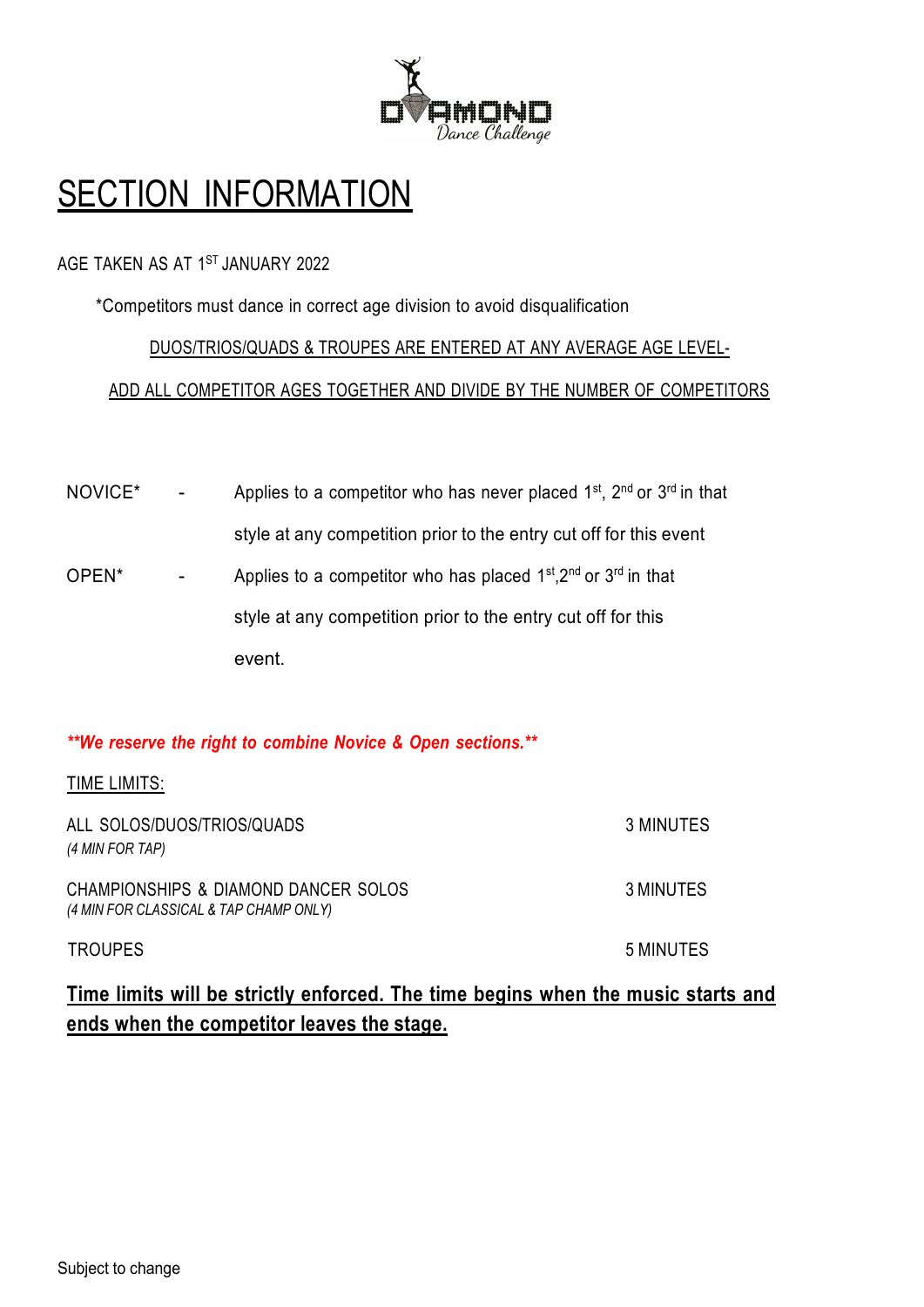

# SOLO SECTIONS

| 4 & 5 YEARS     | JAZZ                 | <b>DEMI CHARACTER</b>       |
|-----------------|----------------------|-----------------------------|
|                 | NEO BALLET/LYRICAL   | <b>OPEN STYLE</b>           |
|                 | <b>TAP</b>           |                             |
|                 | HIP HOP              |                             |
| 6 & 7 YEARS     | JAZZ (NO TRICKS)     | <b>CLASSICAL</b>            |
|                 | JAZZ                 | NEO CLASSICAL               |
|                 | <b>BROADWAY JAZZ</b> | <b>DEMI CHARACTER</b>       |
|                 | <b>TAP</b>           | HIP HOP                     |
|                 | <b>LYRICAL</b>       | <b>ACROBATICS</b>           |
|                 | <b>CONTEMPORARY</b>  | <b>SONG &amp; DANCE/TAP</b> |
|                 | <b>OPEN STYLE</b>    |                             |
| 8 & 9 YEARS     | JAZZ (NO TRICKS)     | <b>CLASSICAL</b>            |
|                 | JAZZ                 | <b>NEO CLASSICAL</b>        |
|                 | BROADWAY JAZZ        | <b>DEMI CHARACTER</b>       |
|                 | <b>TAP</b>           | HIP HOP                     |
|                 | <b>LYRICAL</b>       | <b>ACROBATICS</b>           |
|                 | CONTEMPORARY         | <b>SONG &amp; DANCE/TAP</b> |
|                 | <b>OPEN STYLE</b>    |                             |
| 10 & 11 YEARS   | JAZZ (NO TRICKS)     | <b>CLASSICAL</b>            |
|                 | JAZZ                 | <b>NEO CLASSICAL</b>        |
|                 | BROADWAY JAZZ        | <b>DEMI CHARACTER</b>       |
|                 | <b>TAP</b>           | HIP HOP                     |
|                 | <b>LYRICAL</b>       | <b>ACROBATICS</b>           |
|                 | <b>CONTEMPORARY</b>  | <b>SONG &amp; DANCE/TAP</b> |
|                 | <b>OPEN STYLE</b>    |                             |
| 12 & 13 YEARS   | JAZZ (NO TRICKS)     | <b>CLASSICAL</b>            |
|                 | <b>JAZZ</b>          | <b>NEO CLASSICAL</b>        |
|                 | BROADWAY JAZZ        | <b>DEMI CHARACTER</b>       |
|                 | <b>TAP</b>           | HIP HOP                     |
|                 | <b>LYRICAL</b>       | <b>ACROBATICS</b>           |
|                 | <b>CONTEMPORARY</b>  | <b>SONG &amp; DANCE/TAP</b> |
|                 | <b>OPEN STYLE</b>    |                             |
| 14 & 15 YEARS   | JAZZ (NO TRICKS)     | <b>CLASSICAL</b>            |
|                 | <b>JAZZ</b>          | NEO CLASSICAL               |
|                 | BROADWAY JAZZ        | <b>DEMI CHARACTER</b>       |
|                 | <b>TAP</b>           | HIP HOP                     |
|                 | <b>LYRICAL</b>       | <b>ACROBATICS</b>           |
|                 | <b>CONTEMPORARY</b>  | <b>SONG &amp; DANCE/TAP</b> |
|                 | <b>OPEN STYLE</b>    |                             |
| <b>OPEN AGE</b> | JAZZ (NO TRICKS)     | <b>CLASSICAL</b>            |
|                 | JAZZ                 | <b>NEO CLASSICAL</b>        |
|                 | <b>BROADWAY JAZZ</b> | <b>DEMI CHARACTER</b>       |
|                 | <b>TAP</b>           | HIP HOP                     |
|                 | <b>LYRICAL</b>       | <b>ACROBATICS</b>           |
|                 | <b>CONTEMPORARY</b>  | <b>SONG &amp; DANCE/TAP</b> |
|                 | OWN CHOREOGRAPHY     | <b>OPEN STYLE</b>           |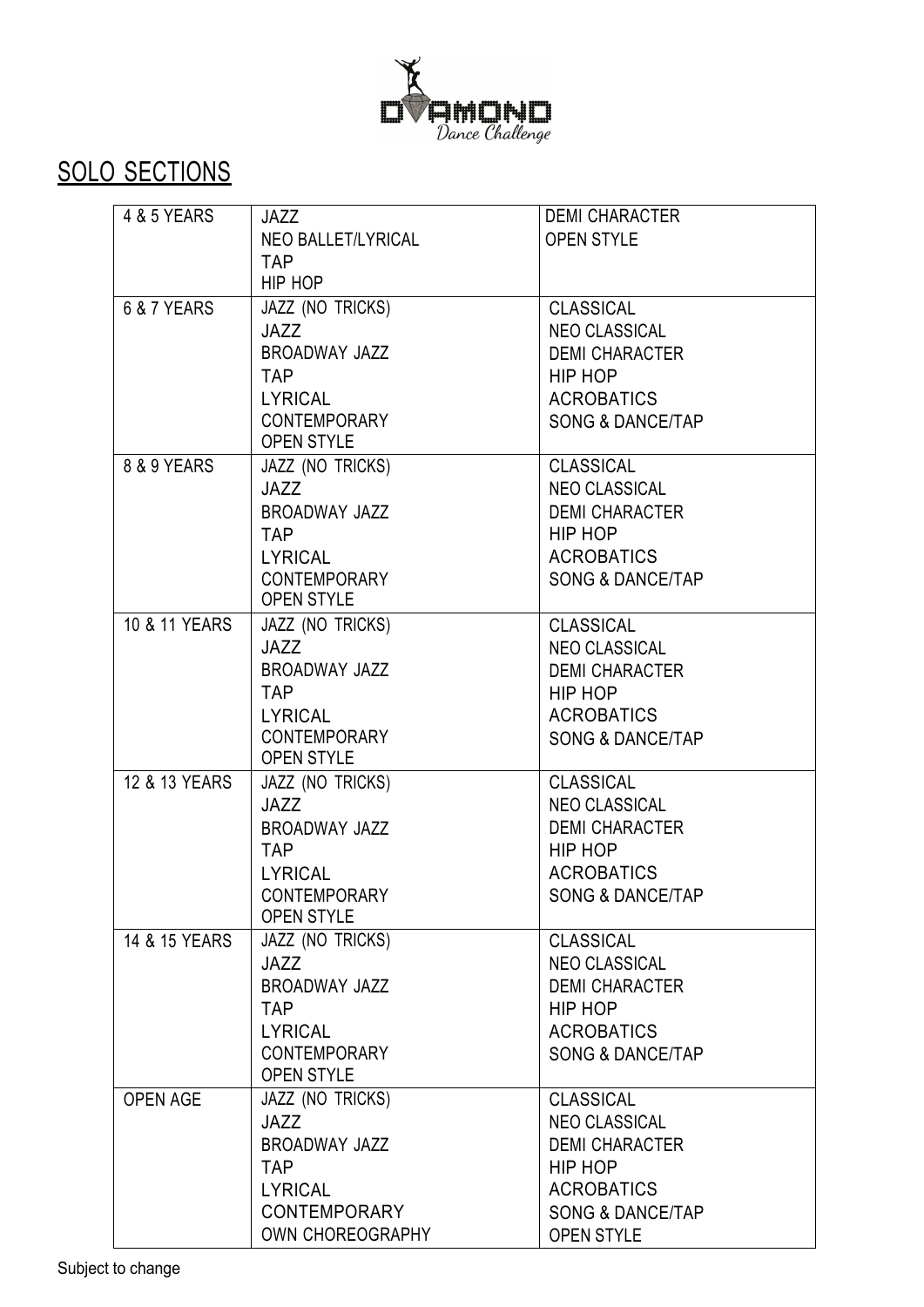

## VOCAL SOLO SECTIONS

*All entered vocalists will be provided with a Microphone and Microphone Stand if required. No backing vocals permitted on tracks. Time limit is 3 minutes.*

We will offer vocal solo sections in the following age groups only\*: 7 YEARS & UNDER, 9 YEARS & UNDER, 11 YEARS & UNDER, 13 YEARS & UNDER, 15 YEARS & UNDER AND OPEN AGE

From 2021 we will be offering Vocal Championships for the following age groups: 9 & UNDER, 13 & UNDER, 14 & OVER

*\*Age is as at 1st January 2022*

## IMPROVISATION SECTIONS

*Diamond Dance Challenge Improv sections will run like an audition.* Competitors will be given a number and brought on stage together to dance to the music selected by our *team. There may be multiple songs played during different rounds to determine our winners.*

*The adjudicator will award a 1st, 2nd and 3rd + HM's if required.*

\*Please note that due to the way we run our improv sections on stage, age groups may be combined if we *do not have enough competitors.*

| 9 & UNDER            | <b>JAZZ IMPROVISATION</b> | LYRICAL IMPROVISATION |
|----------------------|---------------------------|-----------------------|
| 13 & UNDER           | JAZZ IMPROVISATION        | LYRICAL IMPROVISATION |
| <b>14 &amp; OVER</b> | JAZZ IMPROVISATION        | LYRICAL IMPROVISATION |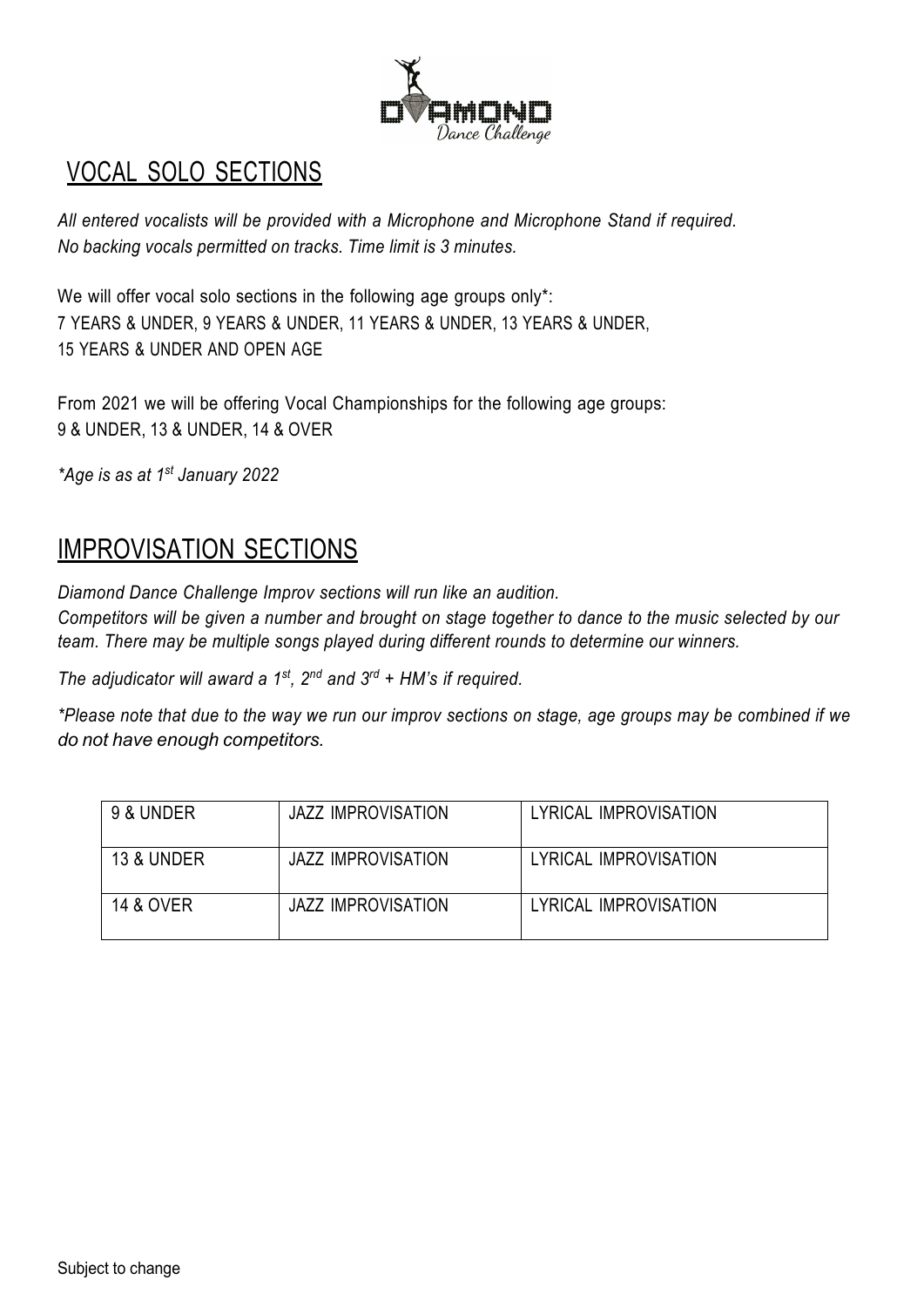

## DUO/TRIO/QUAD SECTIONS

*\*DUOS/TRIOS/QUADS & TROUPES ARE ENTERED AT ANY AVERAGE AGE LEVEL- ADD ALL COMPETITOR AGES TOGETHER AND DIVIDE BY THE NUMBER OF COMPETITORS.*

| 7 & UNDER             | <b>JAZZ</b>          | NEO/LYRICAL                 |
|-----------------------|----------------------|-----------------------------|
|                       | <b>BROADWAY JAZZ</b> | <b>CONTEMPORARY</b>         |
|                       | <b>TAP</b>           | HIP HOP                     |
|                       | <b>ACROBATICS</b>    | <b>SONG &amp; DANCE/TAP</b> |
|                       | <b>OPEN STYLE</b>    |                             |
| 9 & UNDER             | <b>JAZZ</b>          | <b>NEO/LYRICAL</b>          |
|                       | <b>BROADWAY JAZZ</b> | <b>CONTEMPORARY</b>         |
|                       | <b>TAP</b>           | HIP HOP                     |
|                       | <b>ACROBATICS</b>    | <b>SONG &amp; DANCE/TAP</b> |
|                       | <b>OPEN STYLE</b>    |                             |
| <b>11 &amp; UNDER</b> | <b>JAZZ</b>          | <b>NEO/LYRICAL</b>          |
|                       | <b>BROADWAY JAZZ</b> | <b>CONTEMPORARY</b>         |
|                       | <b>TAP</b>           | HIP HOP                     |
|                       | <b>ACROBATICS</b>    | <b>SONG &amp; DANCE/TAP</b> |
|                       | <b>OPEN STYLE</b>    |                             |
| <b>13 &amp; UNDER</b> | <b>JAZZ</b>          | <b>NEO/LYRICAL</b>          |
|                       | <b>BROADWAY JAZZ</b> | <b>CONTEMPORARY</b>         |
|                       | <b>TAP</b>           | HIP HOP                     |
|                       | <b>ACROBATICS</b>    | <b>SONG &amp; DANCE/TAP</b> |
|                       | <b>OPEN STYLE</b>    |                             |
| <b>15 &amp; UNDER</b> | <b>JAZZ</b>          | <b>NEO/LYRICAL</b>          |
|                       | <b>BROADWAY JAZZ</b> | <b>CONTEMPORARY</b>         |
|                       | <b>TAP</b>           | HIP HOP                     |
|                       | <b>ACROBATICS</b>    | <b>SONG &amp; DANCE/TAP</b> |
|                       | OPEN STYLE           |                             |
| <b>OPEN AGE</b>       | <b>JAZZ</b>          | NEO/LYRICAL                 |
|                       | <b>BROADWAY JAZZ</b> | <b>CONTEMPORARY</b>         |
|                       | <b>TAP</b>           | HIP HOP                     |
|                       | <b>ACROBATICS</b>    | <b>SONG &amp; DANCE/TAP</b> |
|                       | <b>OPEN STYLE</b>    | OWN CHOREOGRAPHY            |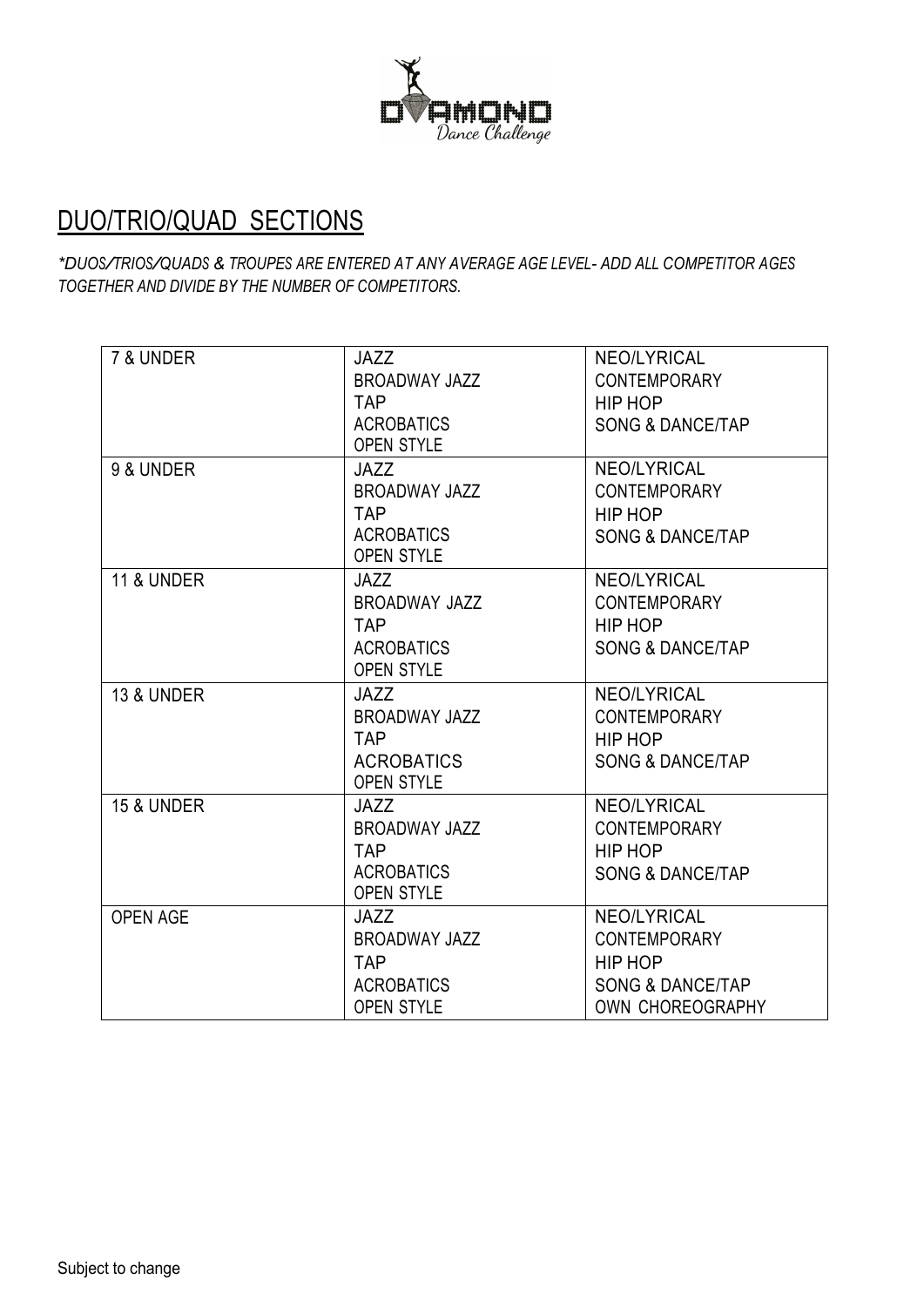

## TROUPE SECTIONS

*\*DUOS/TRIOS/QUADS & TROUPES ARE ENTERED AT ANY AVERAGE AGE LEVEL- ADD ALL COMPETITOR AGES TOGETHER AND DIVIDE BY THE NUMBER OF COMPETITORS.*

*FOR TROUPE ENTRIES*

*STUDIOS MUST EMAIL THROUGH A LIST OF ALL COMPETITORS AND DATE OF BIRTHS. WE RESERVE THE RIGHT TO COMBINE AGE GROUPS AS REQUIRED.*

| 5 & UNDER             | <b>JAZZ</b>          | <b>TAP</b>                  |
|-----------------------|----------------------|-----------------------------|
|                       | <b>LYRICAL</b>       | CLASSICAL/NEO               |
|                       | HIP HOP              | <b>OPEN STYLE</b>           |
| 7 & UNDER             | <b>JAZZ</b>          | <b>LYRICAL</b>              |
|                       | <b>BROADWAY JAZZ</b> | <b>CONTEMPORARY</b>         |
|                       | <b>TAP</b>           | HIP HOP                     |
|                       | <b>CLASSICAL/NEO</b> | <b>SONG &amp; DANCE/TAP</b> |
|                       | <b>ACROBATICS</b>    | <b>OPEN STYLE</b>           |
| 9 & UNDER             | <b>JAZZ</b>          | <b>LYRICAL</b>              |
|                       | BROADWAY JAZZ        | <b>CONTEMPORARY</b>         |
|                       | <b>TAP</b>           | HIP HOP                     |
|                       | <b>CLASSICAL/NEO</b> | <b>SONG &amp; DANCE/TAP</b> |
|                       | <b>ACROBATICS</b>    | <b>OPEN STYLE</b>           |
| <b>11 &amp; UNDER</b> | <b>JAZZ</b>          | <b>LYRICAL</b>              |
|                       | <b>BROADWAY JAZZ</b> | <b>CONTEMPORARY</b>         |
|                       | <b>TAP</b>           | HIP HOP                     |
|                       | <b>CLASSICAL/NEO</b> | <b>SONG &amp; DANCE/TAP</b> |
|                       | <b>ACROBATICS</b>    | <b>OPEN STYLE</b>           |
| <b>13 &amp; UNDER</b> | JAZZ                 | <b>LYRICAL</b>              |
|                       | BROADWAY JAZZ        | <b>CONTEMPORARY</b>         |
|                       | <b>TAP</b>           | HIP HOP                     |
|                       | <b>CLASSICAL/NEO</b> | <b>SONG &amp; DANCE/TAP</b> |
|                       | <b>ACROBATICS</b>    | <b>OPEN STYLE</b>           |
| <b>15 &amp; UNDER</b> | <b>JAZZ</b>          | <b>LYRICAL</b>              |
|                       | <b>BROADWAY JAZZ</b> | <b>CONTEMPORARY</b>         |
|                       | <b>TAP</b>           | HIP HOP                     |
|                       | CLASSICAL/NEO        | <b>SONG &amp; DANCE/TAP</b> |
|                       | <b>ACROBATICS</b>    | <b>OPEN STYLE</b>           |
| <b>OPEN AGE</b>       | <b>JAZZ</b>          | <b>LYRICAL</b>              |
|                       | <b>BROADWAY JAZZ</b> | <b>CONTEMPORARY</b>         |
|                       | <b>TAP</b>           | HIP HOP                     |
|                       | <b>CLASSICAL/NEO</b> | <b>SONG &amp; DANCE/TAP</b> |
|                       | <b>ACROBATICS</b>    | <b>OPEN STYLE</b>           |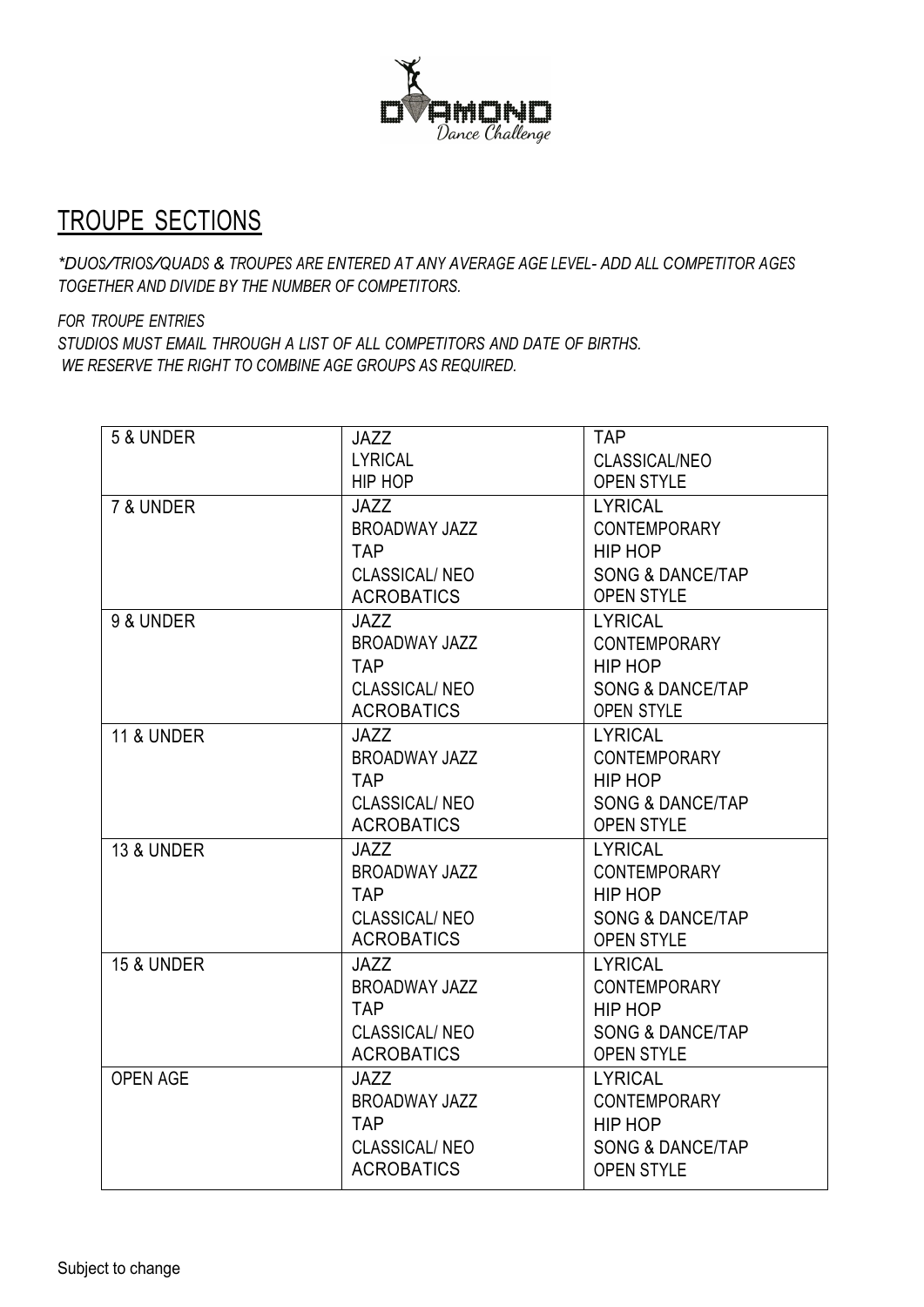

## **CHAMPIONSHIPS**

Dancers must not repeat a dance in the Championships.

| 9 & UNDER JAZZ CHAMPIONSHIP            | Must enter & dance in the OPEN jazz solo section |
|----------------------------------------|--------------------------------------------------|
| 13 & UNDER JAZZ CHAMPIONSHIP           | Must enter & dance in the OPEN jazz solo section |
| 14 & OVER JAZZ CHAMPIONSHIP            | Must enter & dance in the OPEN jazz solo section |
| 9 & UNDER TAP CHAMPIONSHIP             | Must enter & dance in the OPEN tap solo section  |
| <b>13 &amp; UNDER TAP CHAMPIONSHIP</b> | Must enter & dance in the OPEN tap solo section  |
| 14 & OVER TAP CHAMPIONSHIP             | Must enter & dance in the OPEN tap solo section  |
| 9 & UNDER CLASSICAL CHAMPIONSHIP       | Must enter & dance in the OPEN classical section |
| 13 & UNDER CLASSICAL CHAMPIONSHIP      | Must enter & dance in the OPEN classical section |
| 14 & OVER CLASSICAL CHAMPIONSHIP       | Must enter & dance in the OPEN classical section |
| 9 & UNDER LYRICAL/CONTEMPORARY         | Must enter & dance in either a lyrical or        |
| <b>CHAMPIONSHIP</b>                    | contemporary OPEN section                        |
| 13 & UNDER LYRICAL/CONTEMPORARY        | Must enter & dance in either a lyrical or        |
| <b>CHAMPIONSHIP</b>                    | contemporary OPEN section                        |
| 14 & OVER LYRICAL/CONTEMPORARY         | Must enter & dance in either a lyrical or        |
| <b>CHAMPIONSHIP</b>                    | contemporary OPEN section                        |

## DIAMOND DANCER (TITLE)

*Dancers can perform any style they like in this section.*

Dancers can repeat a dance from the competition, but they must have entered and competed in 2 dances at an OPEN level

| <b>MINI DIAMOND DANCER</b><br>7 & UNDER               | Must enter & dance in 2 OPEN sections |
|-------------------------------------------------------|---------------------------------------|
| PETITE DIAMOND DANCER<br>9 & UNDER                    | Must enter & dance in 2 OPEN sections |
| <b>JUNIOR DIAMOND DANCER</b><br><b>11 &amp; UNDER</b> | Must enter & dance in 2 OPEN sections |
| PRE TEEN DIAMOND DANCER<br><b>13 &amp; UNDER</b>      | Must enter & dance in 2 OPEN sections |
| <b>TEEN DIAMOND DANCER</b><br>15 & UNDER              | Must enter & dance in 2 OPEN sections |
| <b>SENIOR DIAMOND DANCER</b><br><b>16 &amp; OVER</b>  | Must enter & dance in 2 OPEN sections |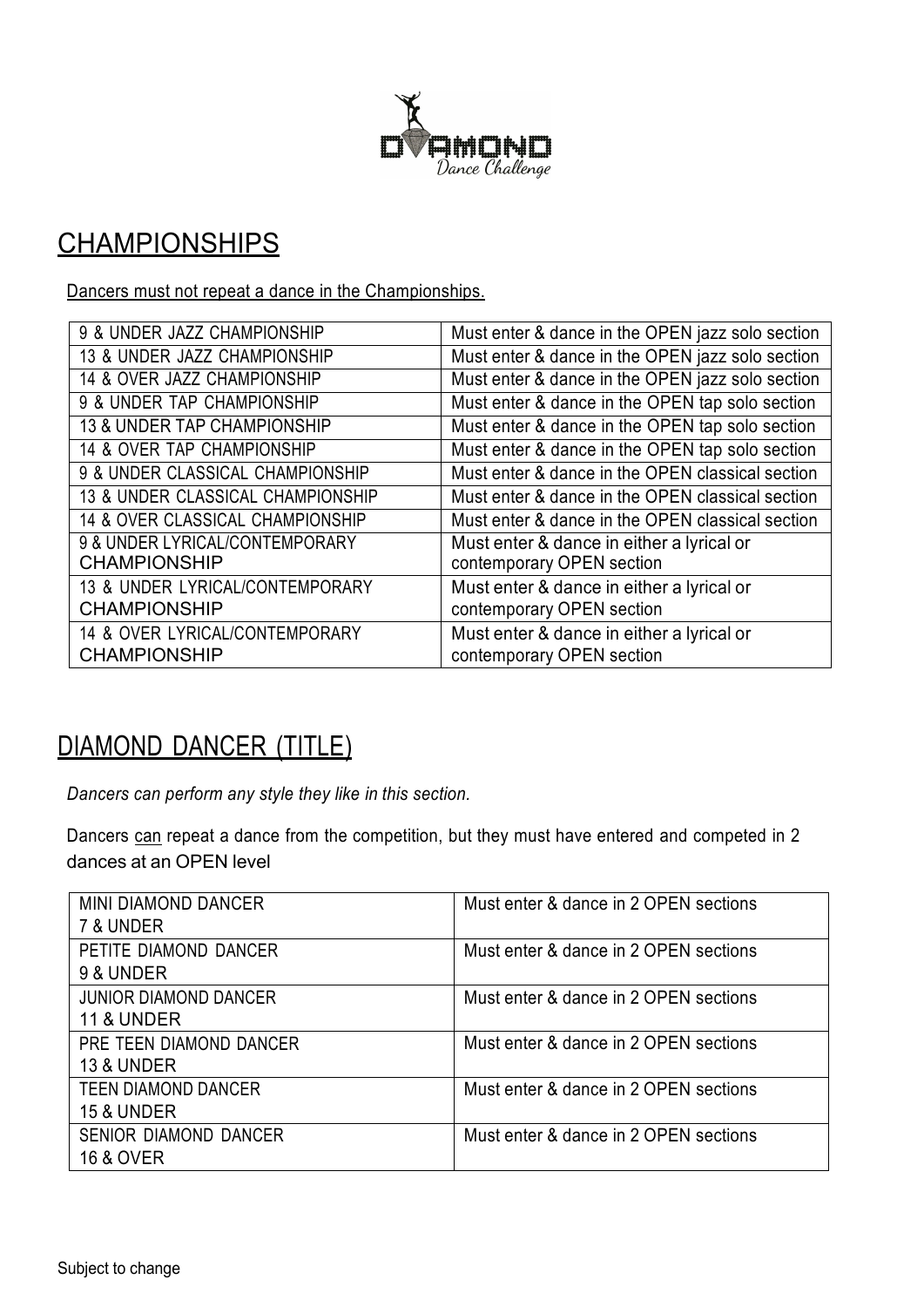

# PRIZES

SOLOS- 1<sup>ST</sup> PLACE TROPHY, 2<sup>ND</sup> PLACE TROPHY, 3<sup>RD</sup> PLACE TROPHY, HM MEDAL

VOCAL SOLOS - 1<sup>ST</sup> PLACE TROPHY, 2<sup>ND</sup> PLACE TROPHY, 3<sup>RD</sup> PLACE TROPHY, HM MEDAL

DUOS/TRIOS/QUADS- 1<sup>ST</sup> PLACE MEDALS, 2<sup>ND</sup> PLACE MEDALS, 3<sup>RD</sup> PLACE MEDALS, HMRIBBONS

CHAMPIONSHIPS\*- CHAMPIONSHIP TROPHIES FOR 1ST, 2ND & 3RD & HM MEDALS

DIAMOND DANCER<sup>\*</sup> - LARGE TITLE TROPHIES & SASHES FOR 1<sup>ST</sup>, 2<sup>ND</sup> & 3<sup>RD</sup> (TIARA FOR WINNER)

HM MEDALS + SPONSORED GIFTS

TROUPES- 1<sup>ST</sup> PLACE RECEIVE MEDALS, 2<sup>ND</sup> & 3<sup>RD</sup> PLACES RECEIVE RIBBONS.

1<sup>ST</sup> PLACE ALSO RECEIVE A TROPHY FOR THEIR REPRESENTING DANCE SCHOOL

There will also be additional Special Awards & Prizes given out at each event. These will be listed in the final program for each event.

### **\*PLEASE NOTE:**

**DIAMOND DANCER SECTIONS WILL NOT RUN IF THERE ARE NOT ENOUGH COMPETITORS OR WILL ALTERNATIVELY BE COMBINED WITH OTHER AGE GROUPS. THIS WILL BE AT THE DISCRETION OF DIAMOND DANCE CHALLENGE. SHOULD THIS SECTION NOT RUN, COMPETITORS WILL BE ISSUED A REFUND.**

### **CONDITIONS FOR CHAMPIONSHIP & DIAMOND DANCER SECTIONS**

To qualify for the Championship divisions competitors must have entered and performed in the OPEN solo section for that dance style. A dance CANNOT be repeated in the championship.

To qualify for the Diamond Dancer divisions competitors must have entered and performed in 2 OPEN sections. Diamond Dancer routines can be a repeated dance.